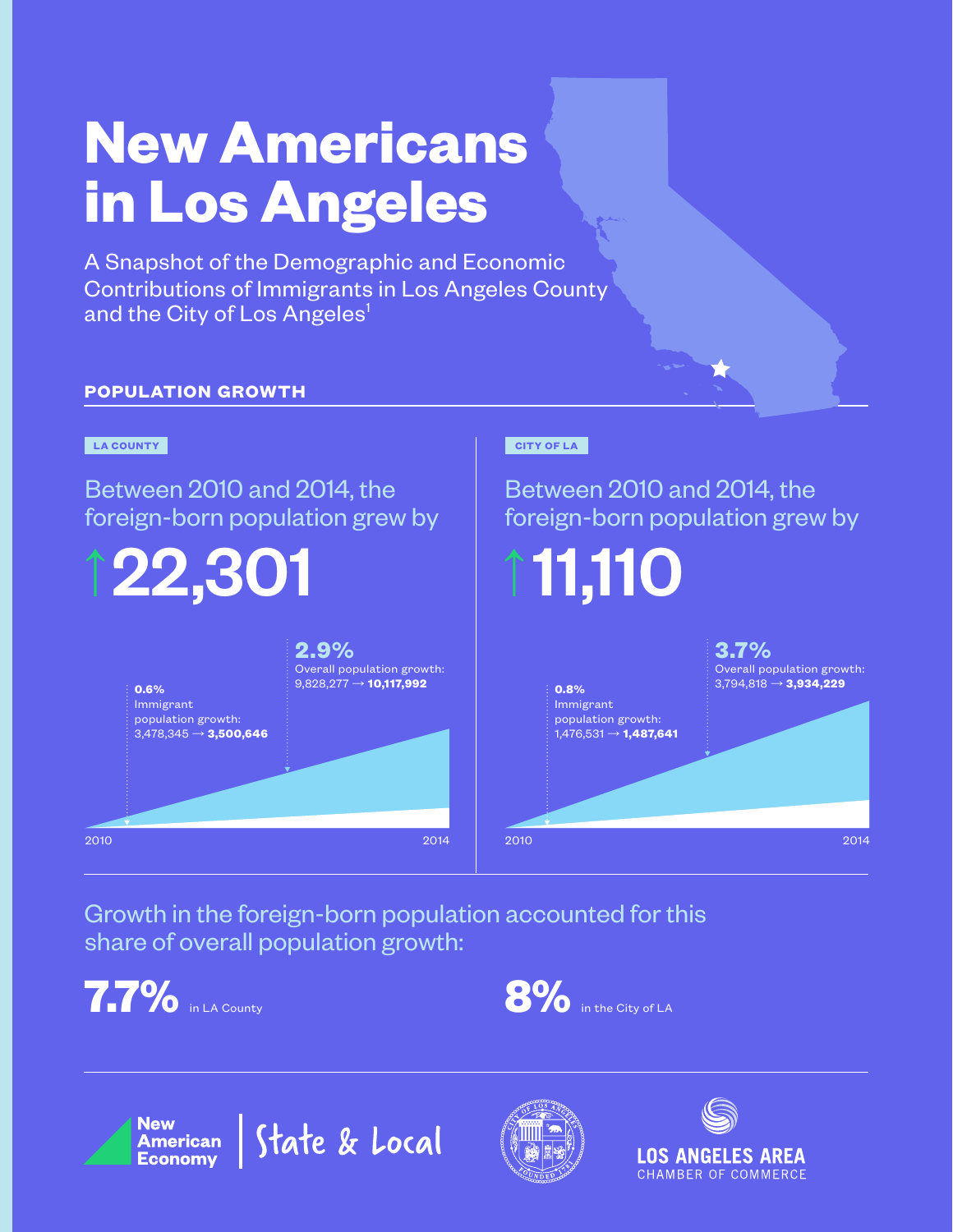The share of the total population that was foreign-born in 2014 was **34.6%** in LA County and **37.8%** in the City of LA, a slight decrease from 2010.<sup>2</sup>

Los Angeles and California are home to a disproportionate share of U.S. foreign-born individuals: **one in four** of the nation's immigrants resides in California and **one in twelve** lives in LA County.

#### **CALIFORNIA AND LA SHARES OF U.S. FOREIGN-BORN POPULATION**



**LANGUAGE**

Share of Los Angeles residents speaking a language other than English at home in 2014:

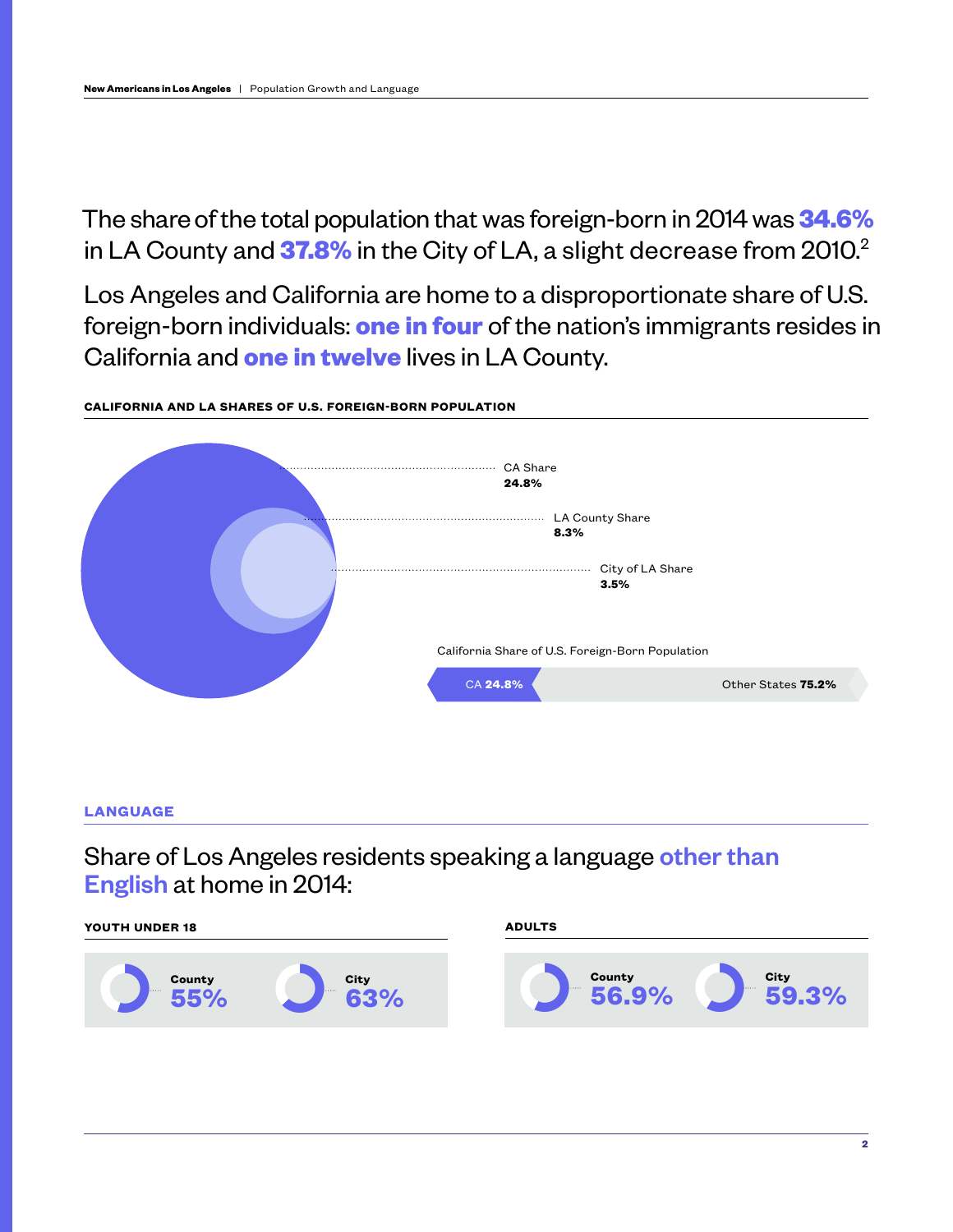#### **GDP CONTRIBUTIONS**



**\$81.7B** came from Asian immigrants...

**\$95.3B**came from Hispanic immigrants...

...and **\$55.9B** came from other foreignborn groups, for a total contribution of

# \$232.9B

or **35.7%** of the county's total GDP.

**TOTAL GDP OF LA COUNTY**



**HISPANIC CONTRIBUTION TO GDP OF LA COUNTY**

**ASIAN CONTRIBUTION TO GDP OF LA COUNTY**





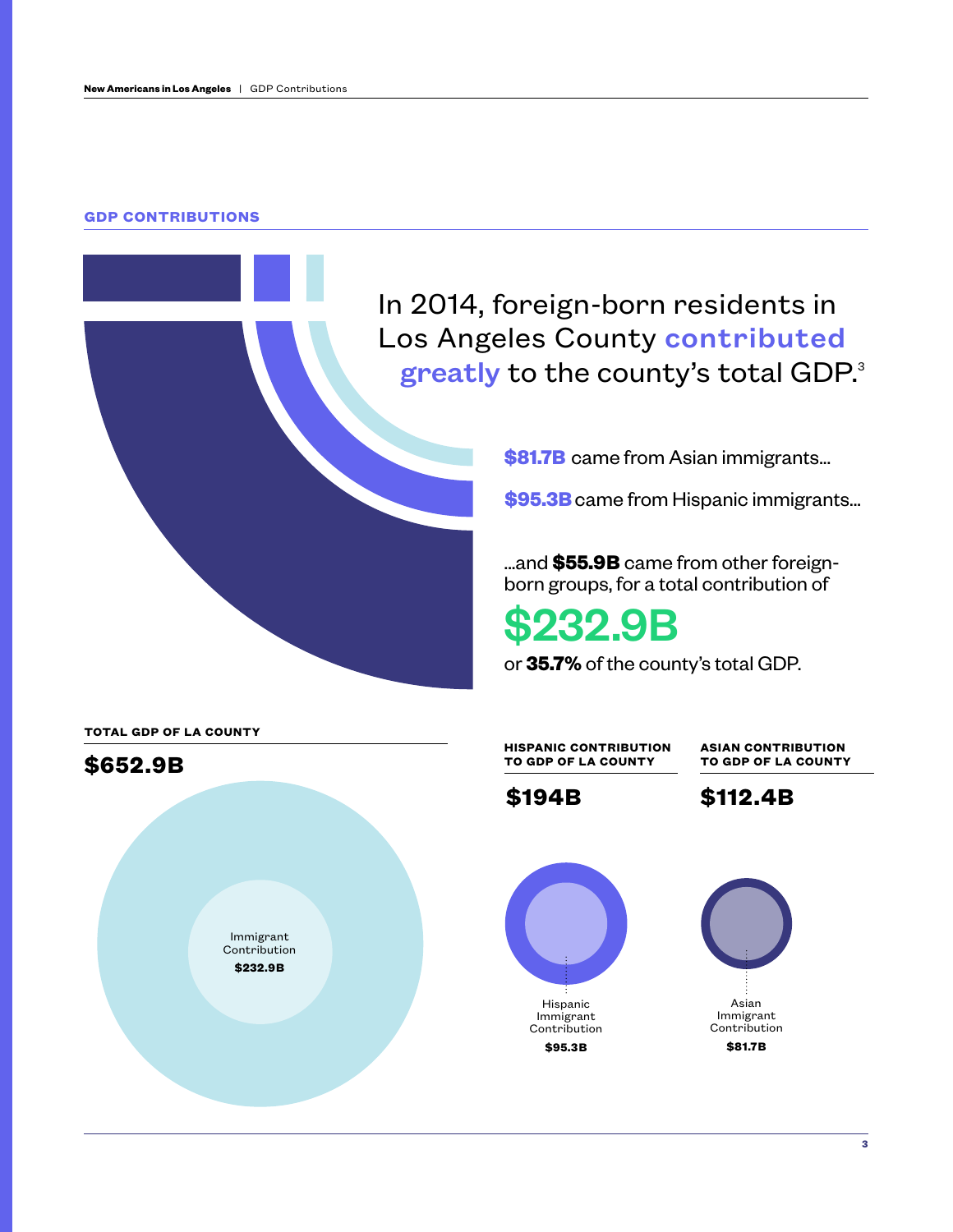## **SPENDING POWER**

# In 2014, the foreign-born population held \$70.7B in spending power in LA County and \$28.8B in the City of LA.<sup>4</sup>

| Sub-Group                    | County         | City          | <b>SHARES OF FOREIGN-BORN</b><br>ENDING POWER           |
|------------------------------|----------------|---------------|---------------------------------------------------------|
| <b>All Foreign-Born</b>      | <b>\$70.7B</b> | \$28.8B       | <b>COUNTY</b>                                           |
| <b>All Hispanic</b>          | \$54.1B        | \$19.4B       | 36.8%                                                   |
| - Hispanic U.S.-Born         | \$23.8B        | \$6.7B        |                                                         |
| - Hispanic Immigrant         | \$30.3B        | \$12.7B       |                                                         |
| - Mexican Immigrant          | \$20.6B        | \$7.3B        | 63.2%                                                   |
| - Central American Immigrant | \$7.5B         | \$4.4B        | <b>CITY</b>                                             |
| <b>All Asian</b>             | \$31.8B        | \$10.1B       | 38.1%                                                   |
| - Asian U.S.-Born            | \$7.8B         | \$2.7B        |                                                         |
| - Asian Immigrant            | \$24.0B        | <b>\$7.4B</b> |                                                         |
| - Filipino Immigrant         | \$6.4B         | \$2.3B        | 61.9%                                                   |
| - Chinese Immigrant          | \$3.1B         | \$671M        | Foreign-Born Spending Power<br>U.S.-Born Spending Power |
| - Korean Immigrant           | \$3.7B         | \$1.8B        |                                                         |
| Iranian Immigrant            | \$3B           | \$1.8B        |                                                         |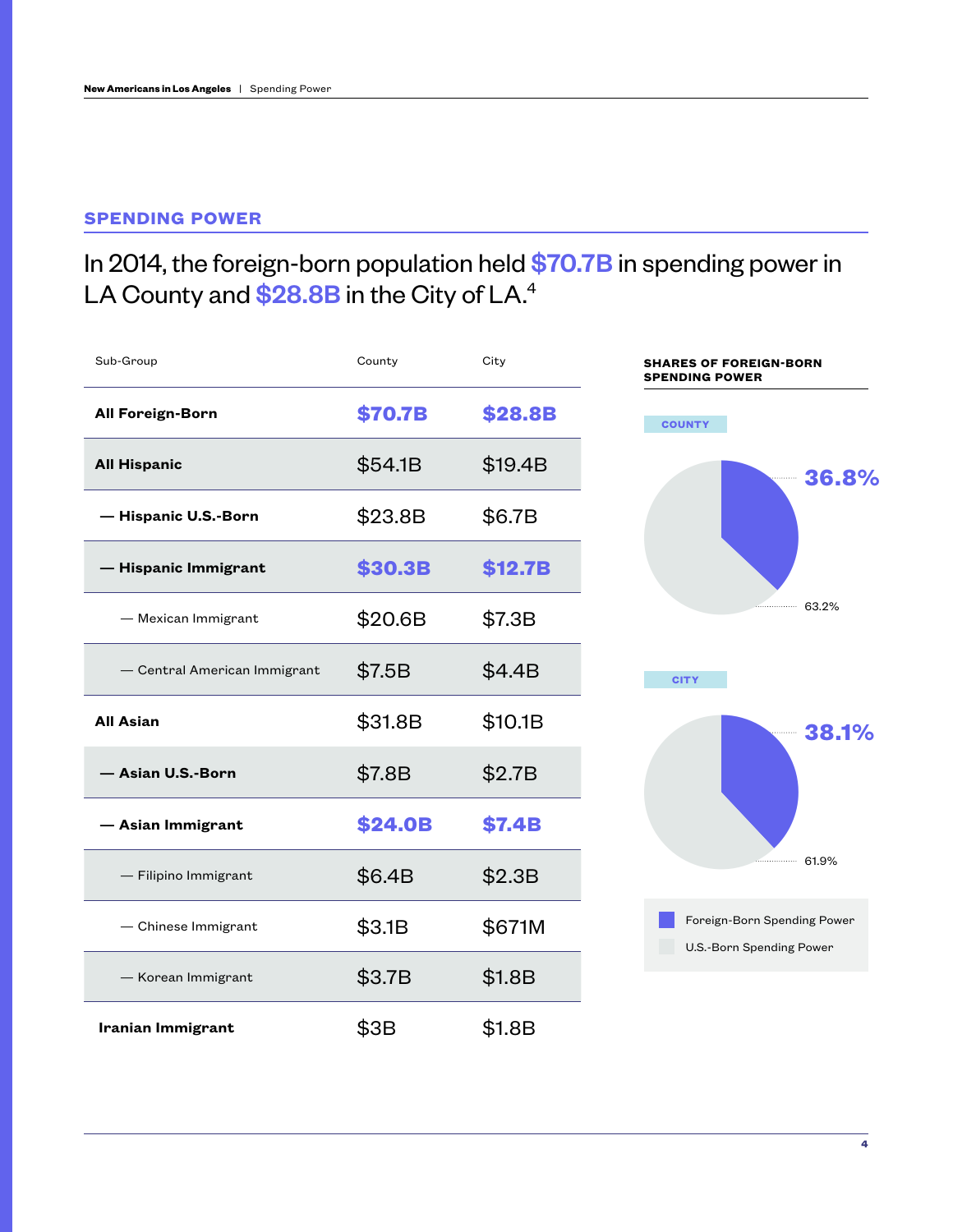## **TAX CONTRIBUTIONS**

## In 2014, foreign-born residents contributed \$17.3B in federal taxes in LA County / \$6.9B in the City of LA,<sup>5</sup> and \$7.9B in state and local taxes in LA County / \$3.2B in the City of LA.<sup>6</sup>

| Sub-Group                    | County<br>Federal | County<br>State & Local | City<br>Federal | City<br>State & Local |
|------------------------------|-------------------|-------------------------|-----------------|-----------------------|
| <b>All Foreign-Born</b>      | \$17.3B           | \$7.9B                  | <b>\$6.9B</b>   | <b>\$3.2B</b>         |
| Hispanic U.S.-Born           | \$5.7B            | \$2.6B                  | \$1.5B          | \$731M                |
| <b>Hispanic Immigrant</b>    | \$5.8B            | \$3.3B                  | <b>\$2.3B</b>   | <b>\$1.4B</b>         |
| - Mexican Immigrant          | \$3.8B            | \$2.2B                  | \$1.3B          | \$795M                |
| - Central American Immigrant | \$1.4B            | \$810M                  | \$772M          | \$474M                |
|                              |                   |                         |                 |                       |
| Asian U.S.-Born              | \$2.3B            | \$879M                  | \$801M          | \$307M                |
| Asian Immigrant              | <b>\$6.6B</b>     | <b>\$2.7B</b>           | <b>\$1.9B</b>   | <b>\$819M</b>         |
| - Filipino Immigrant         | \$1.8B            | \$710M                  | \$659M          | \$260M                |
| - Chinese Immigrant          | \$808M            | \$356M                  | \$171M          | \$76M                 |
| - Korean Immigrant           | \$953B            | \$416M                  | \$393M          | \$193M                |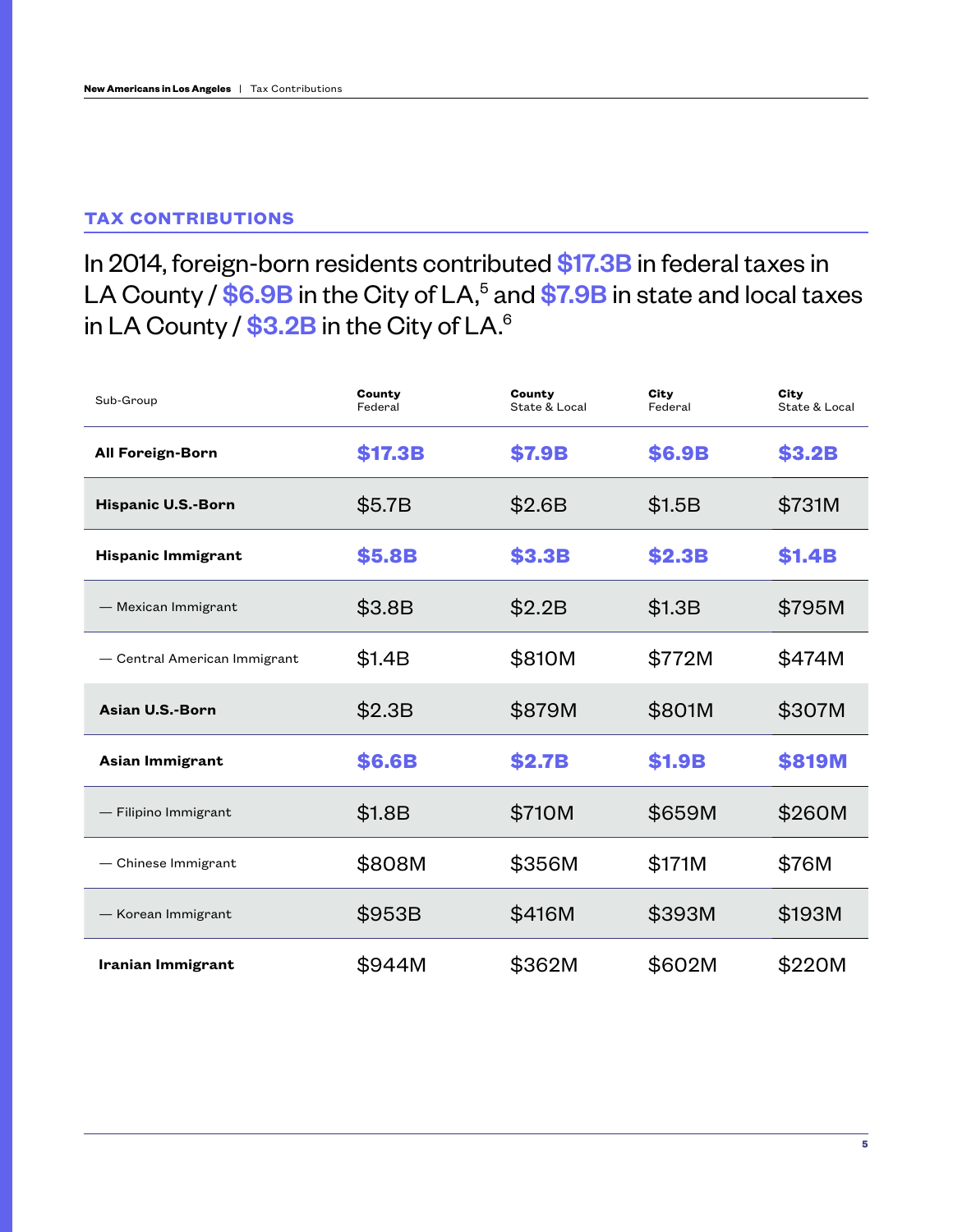### **SOCIAL SECURITY & MEDICARE CONTRIBUTIONS**

Foreign-born households supported federal social programs in 2014. \$9.2B went to Social Security in LA County / \$3.8B in the City of LA, and \$2.4B went to Medicare in LA County / \$983M in the City of LA.

| Sub-Group                    | County<br>Social Security | County<br>Medicare | City<br>Social Security | City<br>Medicare |
|------------------------------|---------------------------|--------------------|-------------------------|------------------|
| <b>All Foreign-Born</b>      | \$9.2B                    | <b>\$2.4B</b>      | \$3.8B                  | \$983M           |
| <b>Hispanic U.S.-Born</b>    | \$4.1B                    | \$1B               | \$1.2B                  | \$306M           |
| Hispanic Immigrant           | <b>\$4.1B</b>             | \$982M             | <b>\$1.7B</b>           | \$419M           |
| - Mexican Immigrant          | \$2.7B                    | \$652M             | \$989M                  | \$234M           |
| - Central American Immigrant | \$1.1B                    | \$261M             | \$650M                  | \$154M           |
| Asian U.S.-Born              | \$1.2B                    | \$317M             | \$404M                  | \$111M           |
| Asian Immigrant              | <b>\$3.2B</b>             | \$831M             | \$974M                  | \$252M           |
| - Filipino Immigrant         | \$903M                    | \$224M             | \$315M                  | \$80M            |
| - Chinese Immigrant          | \$363M                    | \$97M              | \$73M                   | \$20M            |
| - Korean Immigrant           | \$479M                    | \$122M             | \$226M                  | \$57M            |
| Iranian Immigrant            | \$370M                    | \$113M             | \$217M                  | \$69M            |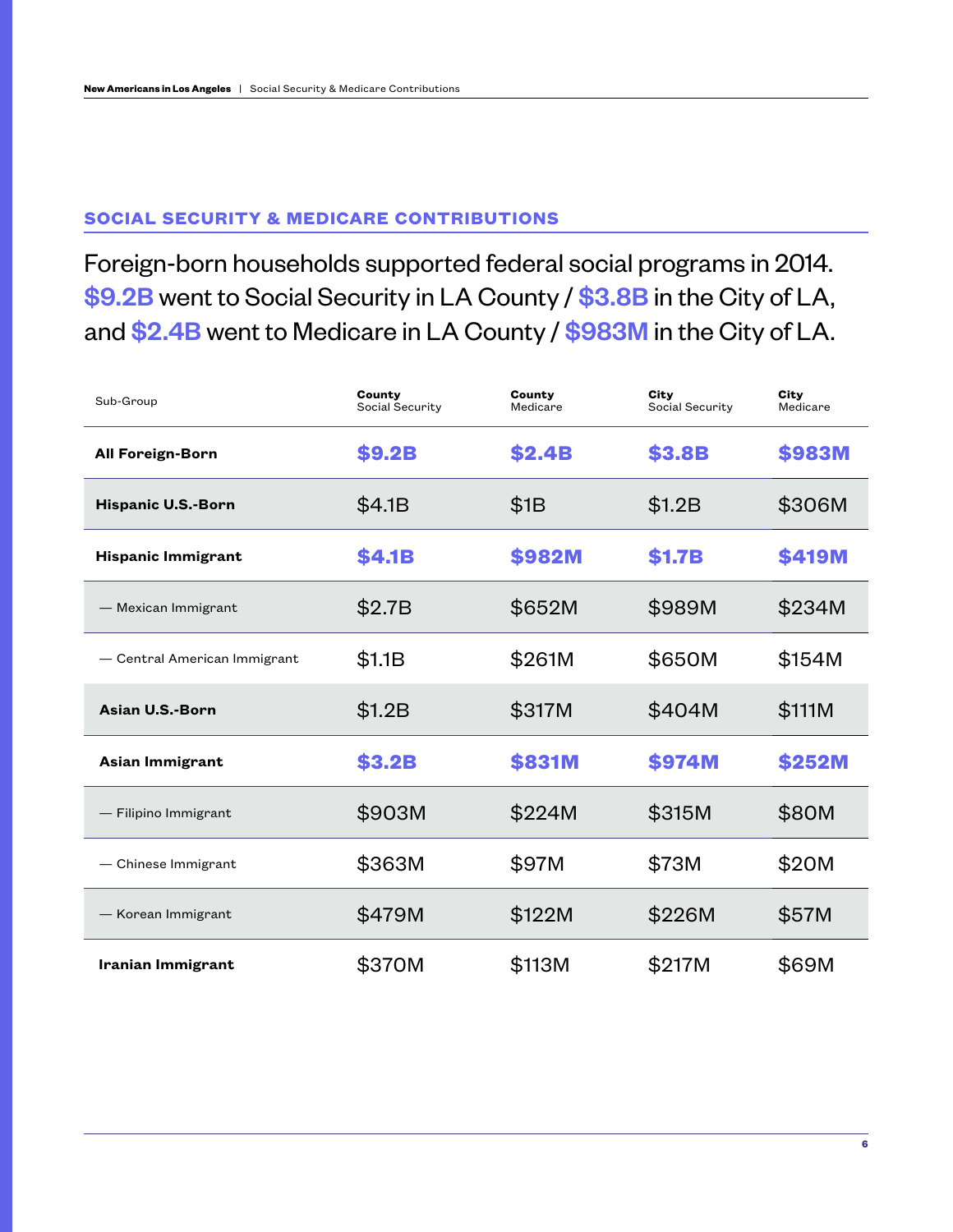### **POPULATION DIVERSITY**

| Sub-Group                    | County    | Share of County<br>Population | City      | Share of City<br>Population |
|------------------------------|-----------|-------------------------------|-----------|-----------------------------|
| <b>All Foreign-Born</b>      | 3,500,646 | 34.6%                         | 1,487,641 | 37.8%                       |
| <b>All Hispanic</b>          | 4,898,272 | 48.4%                         | 1,907,727 | 48.6%                       |
| - Hispanic U.S.-Born         | 2,911,393 | 28.8%                         | 1,017,564 | 25.9%                       |
| - Hispanic Immigrant         | 1,986,879 | 19.6%                         | 890,163   | 22.7%                       |
| - Mexican Immigrant          | 1,392,898 | 13.8%                         | 542,328   | 13.8%                       |
| - Central American Immigrant | 507,884   | 5.0%                          | 314,326   | 8.0%                        |
| <b>All Asian</b>             | 1,483,535 | 14.7%                         | 464,693   | 11.8%                       |
| - Asian U.S.-Born            | 519,193   | 5.1%                          | 154,414   | 3.9%                        |
| - Asian Immigrant            | 964,342   | 9.5%                          | 310,279   | 7.9%                        |
| - Filipino Immigrant         | 241,206   | 2.4%                          | 88,332    | 2.2%                        |
| - Chinese Immigrant          | 172,934   | 1.7%                          | 37,201    | 0.9%                        |
| - Korean Immigrant           | 155,976   | 1.5%                          | 84,900    | 2.2%                        |
| Iranian Immigrant            |           |                               |           |                             |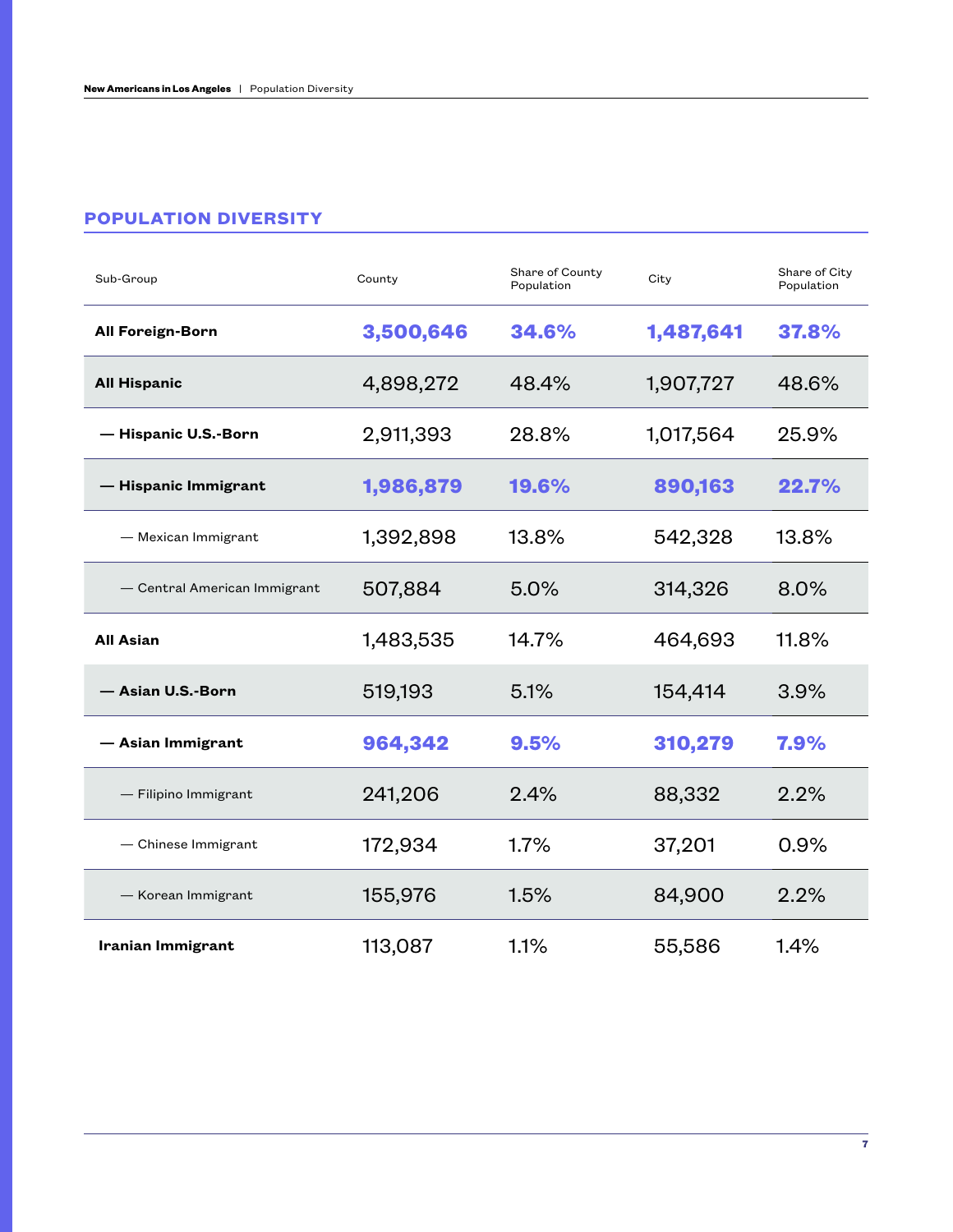#### **MIGRATION**

In 2014, a vast majority of the foreign-born in Los Angeles had lived in U.S. for more than 10 years: 80.7% of the foreign-born in the county and  $79.3\%$  in the city.<sup>7</sup>

#### **COUNTY CITY**

2.8% of foreign-born residents were recent arrivals to Los Angeles County.<sup>8</sup> Of these...

60.2% came from abroad....

22.2%

came from within California...

And 17.6%

came from other U.S. states.

2.7% of foreign-born residents were recent arrivals to the City of Los Angeles. Of these...

62% came from abroad....

19.8% came from within California...

And 18.2%

came from other U.S. states.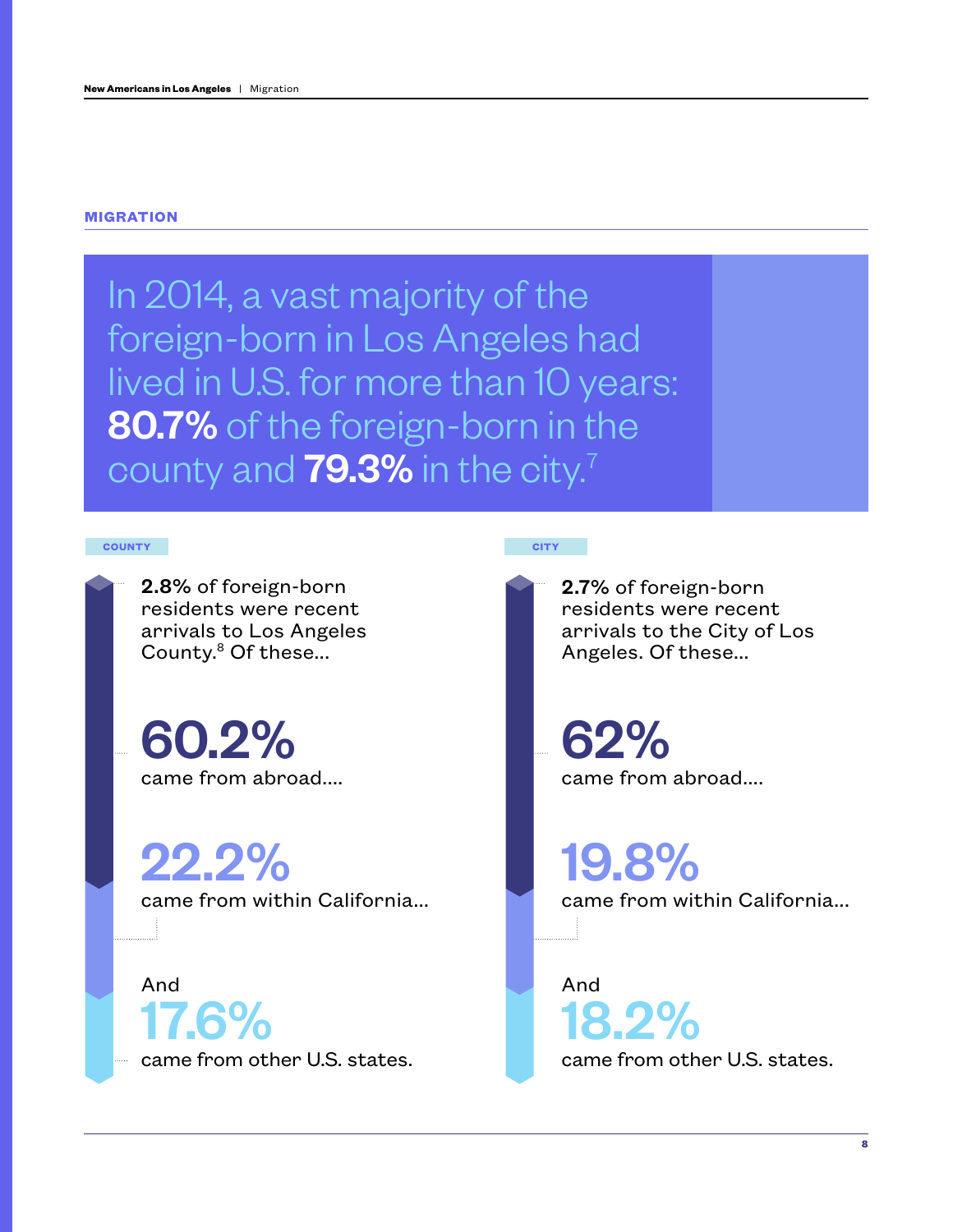#### **ENTREPRENEURSHIP**



of Los Angeles County's self-employed individuals were immigrants in 2014.

 Their businesses generated **\$7.2B** or 41.7%—of all self-employed income in the county.

# 51.5% 53.6%

of the City of Los Angeles' self-employed individuals were immigrants in 2014.

 Their businesses generated **\$3.5B** or 45.6%—of all self-employed income in the city.

|                                     | Share of All<br>Entrepreneurs | Income        |
|-------------------------------------|-------------------------------|---------------|
| <b>Hispanic</b><br><b>Immigrant</b> | 28.4%                         | <b>\$3.1B</b> |
| - Mexican<br>Immigrant              | 18.4%                         | <b>\$2B</b>   |
| — Central<br>American<br>Immigrant  | 83%                           | <b>\$911M</b> |
| Asian<br>Immigrant                  | 11.3%                         | <b>\$1.7B</b> |
| - Filipino<br>Immigrant             | 14%                           | \$217M        |
| - Chinese<br>Immigrant              | 1.8%                          | \$143M        |
| - Korean<br>Immigrant               | 3.2%                          | <b>\$517M</b> |
| Iranian<br><b>Immigrant</b>         | 3%                            | <b>\$516M</b> |

|                                    | Share of All<br>Entrepreneurs | Income        |
|------------------------------------|-------------------------------|---------------|
| <b>Hispanic</b><br>Immigrant       | 30.5%                         | <b>\$1.5B</b> |
| — Mexican<br>Immigrant             | 169%                          | \$801M        |
| — Central<br>American<br>Immigrant | 12%                           | <b>\$631M</b> |
| Asian<br>Immigrant                 | 78%                           | \$560M        |
| — Filipino<br>Immigrant            | 15%                           | <b>\$131M</b> |
| – Chinese<br>Immigrant             | 0.4%                          | \$15M         |
| - Korean<br>Immigrant              | 3.3%                          | \$260M        |
| Iranian<br>Immigrant               | 37%                           | <b>\$322M</b> |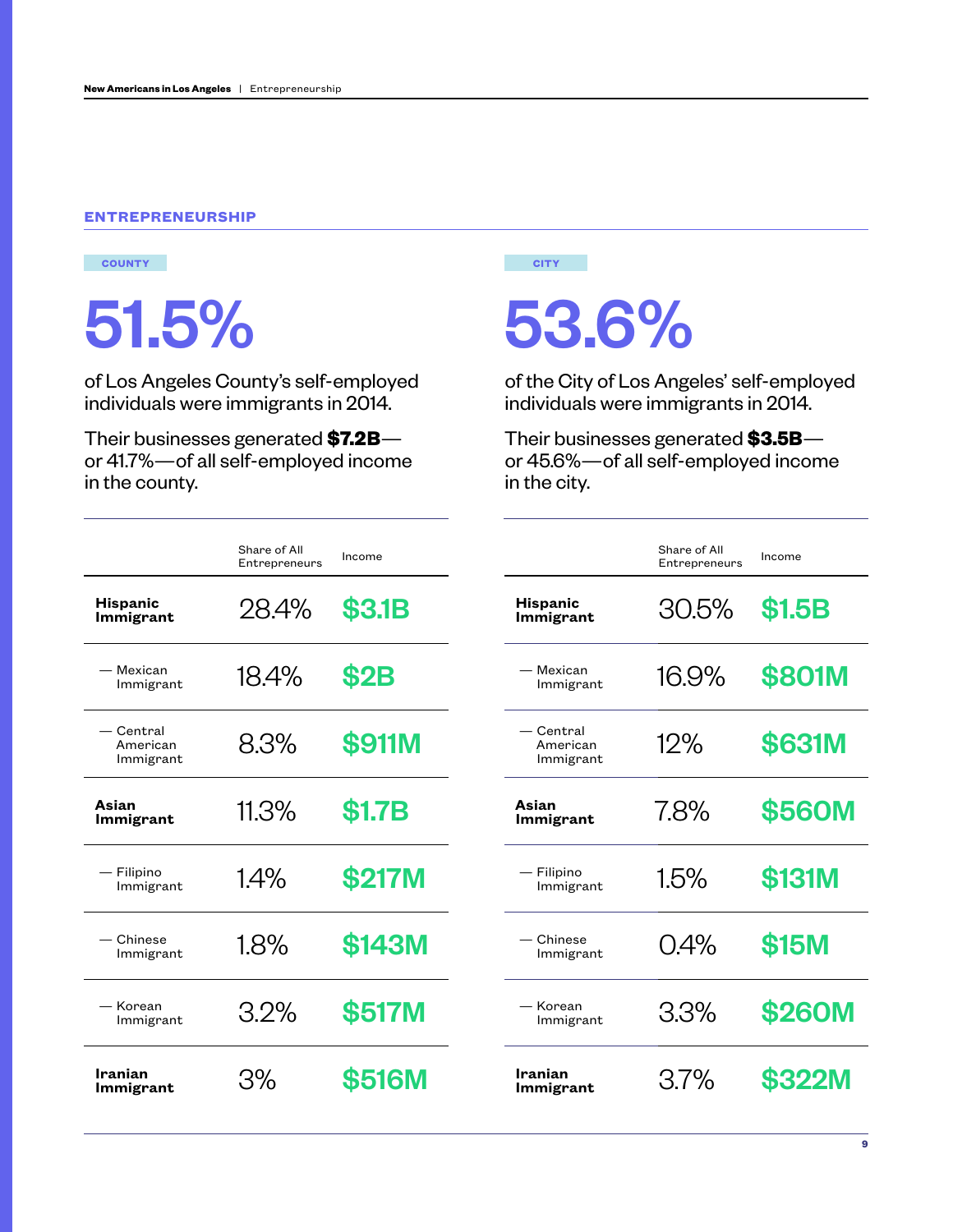#### **ENTREPRENEURSHIP BY INDUSTRY**

Immigrant entrepreneurs are overrepresented in key industries in Los Angeles, comprising a larger share in those industries than in the total population of self-employed immigrants:



| County                  | City                                       |
|-------------------------|--------------------------------------------|
| Construction: 51.6%     | Construction: 60.3%                        |
| General Services: 48.7% | General Services: 55.9%                    |
|                         | Professional Services: 28.7% <sup>10</sup> |

| County                                   | City |
|------------------------------------------|------|
| Wholesale Trade: 25.9%                   | N/A  |
| Retail Trade: 20.8%                      |      |
| Healthcare & Social<br>Assistance: 14.2% |      |

#### **MEXICAN IMMIGRANT**

| County                     | City                         |
|----------------------------|------------------------------|
| Construction: 36.9%        | Construction: 37.3%          |
| General Services: 26.4%    | General Services: 25.4%      |
| Provessional Services: 19% | Professional Services: 17.9% |

#### **CENTRAL AMERICAN IMMIGRANT**

| County                  | City                    |
|-------------------------|-------------------------|
| General Services: 19.7% | General Services: 28.5% |
| Construction: 14%       | Construction: 22.1%     |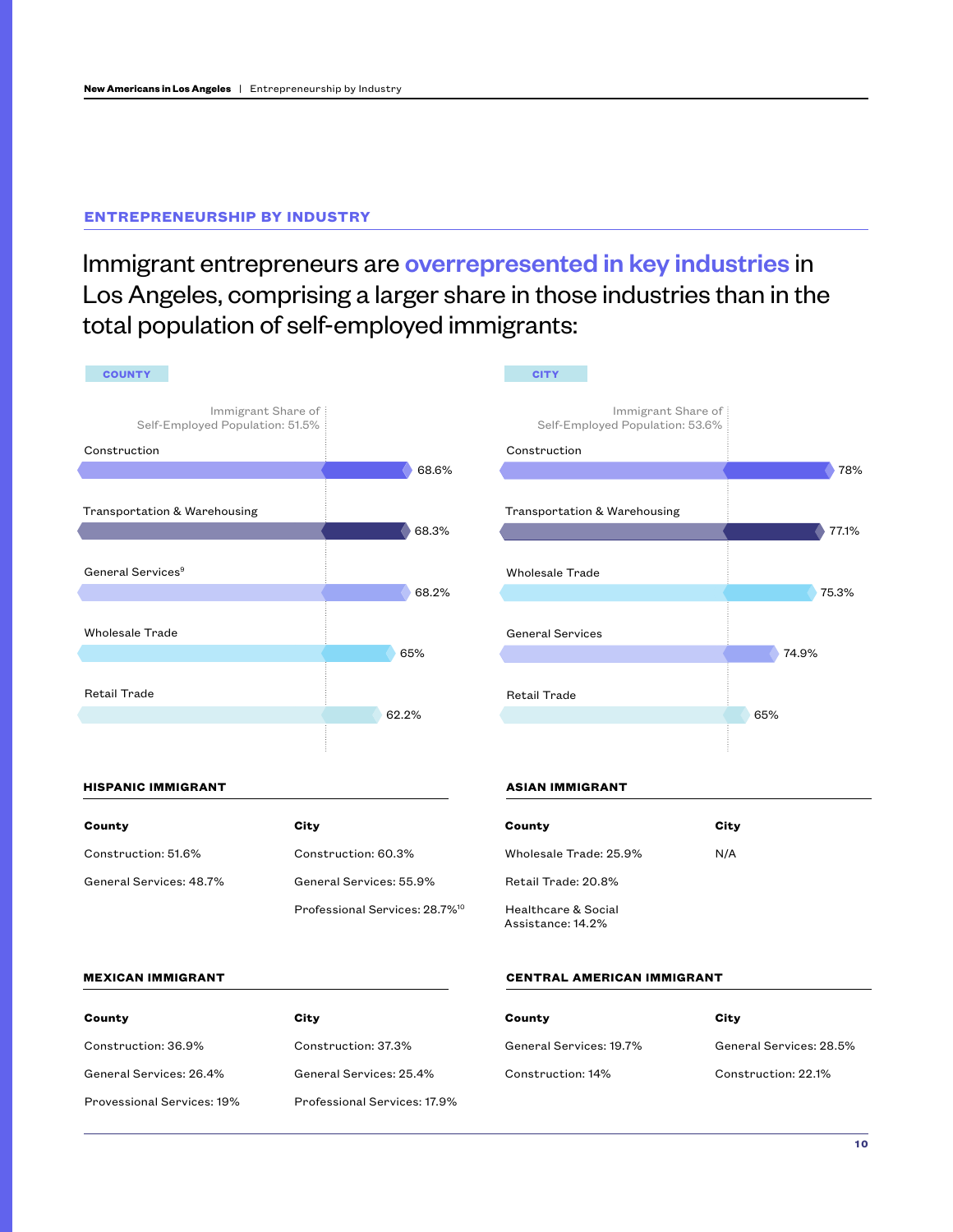#### **FOREIGN-BORN ENTREPRENEURSHIP**

## Foreign-born entrepreneurs are concentrated in certain industries:



\* Although Hispanic business owners were more numerous, they were largely one-person businesses and did not employ other workers. This explains both the difference in sales receipts and number of employees employed.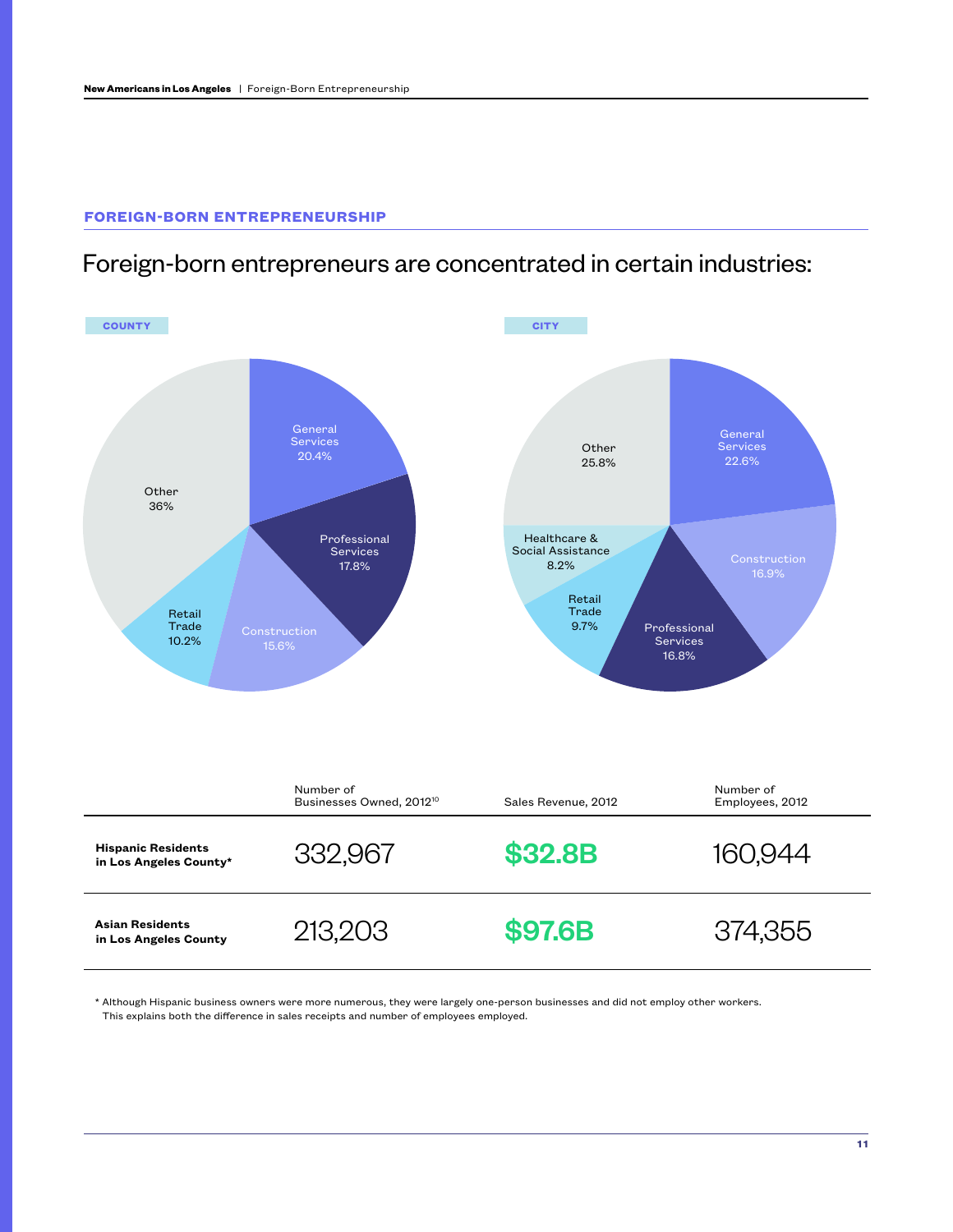#### **FORTUNE 500**

In 2015, 6 of the 13 Fortune 500 companies in Los Angeles County were founded by immigrants or the children of immigrants.

# That's 46% of the Fortune 500 companies in Los Angeles County.

| Number of       | Combined      | Number of       |
|-----------------|---------------|-----------------|
| Companies, 2015 | Revenue, 2015 | Employees, 2015 |
|                 | $$98B+$       | 351,000         |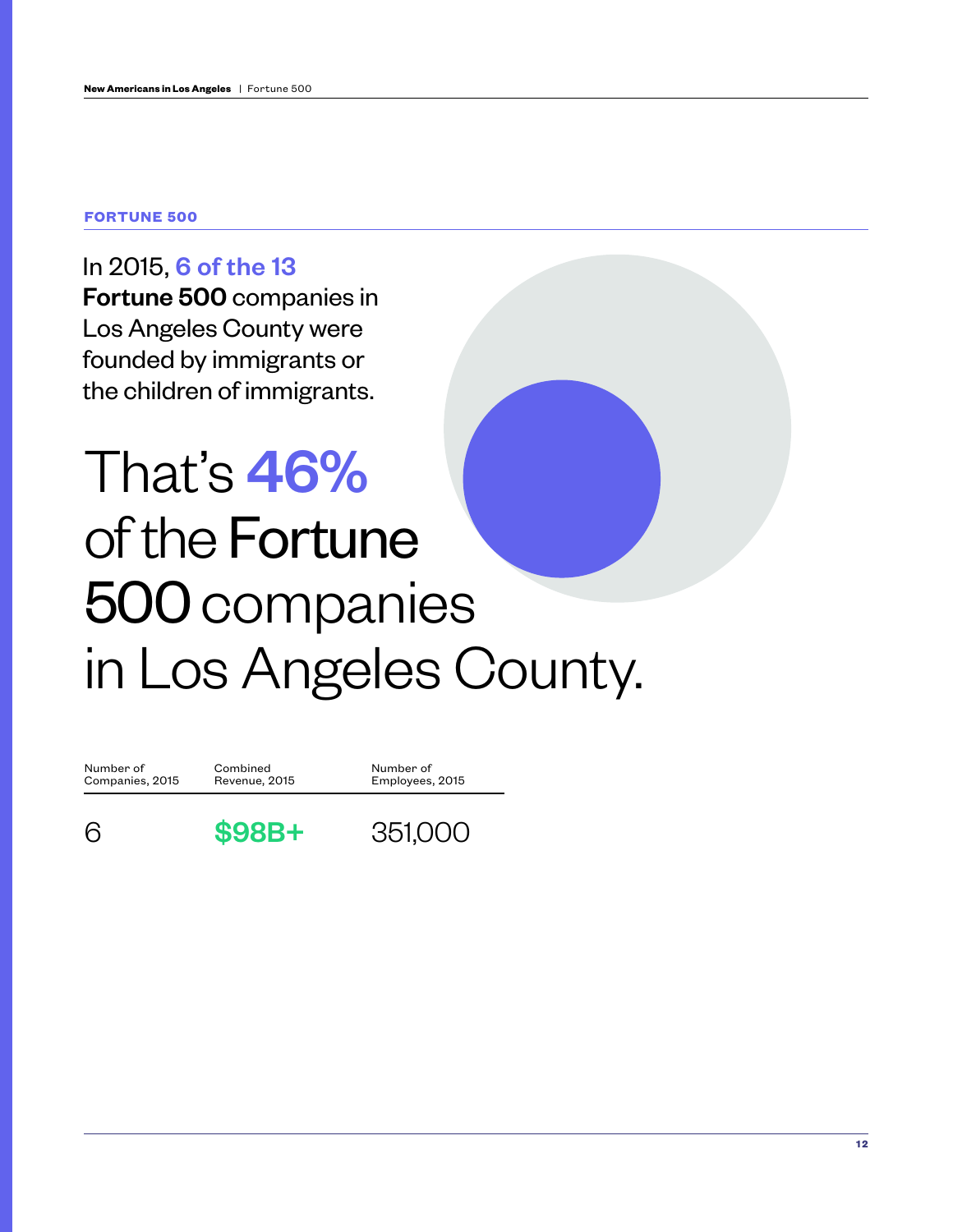#### **HOUSING WEALTH**



Between 2010 and 2014, immigration to Los Angeles increased total housing value by \$8.9B in the county and \$1.8B in the city.<sup>11</sup>

#### **LABOR FORCE**

| <b>COUNTY</b>                                                                      | <b>CITY</b>                                                                             |
|------------------------------------------------------------------------------------|-----------------------------------------------------------------------------------------|
| In 2014, immigrants<br>made up 34.6% of the<br>population in Los Angeles<br>County | In 2014, immigrants<br>made up 37.8% of the<br>population in the City of<br>Los Angeles |
| 41.1% of the area's<br>working-age population                                      | 44.8% of the area's<br>working-age population                                           |
| And 43.2% of the<br>employed labor force.                                          | And 46.7% of the<br>employed labor force.                                               |
|                                                                                    |                                                                                         |
|                                                                                    |                                                                                         |
|                                                                                    |                                                                                         |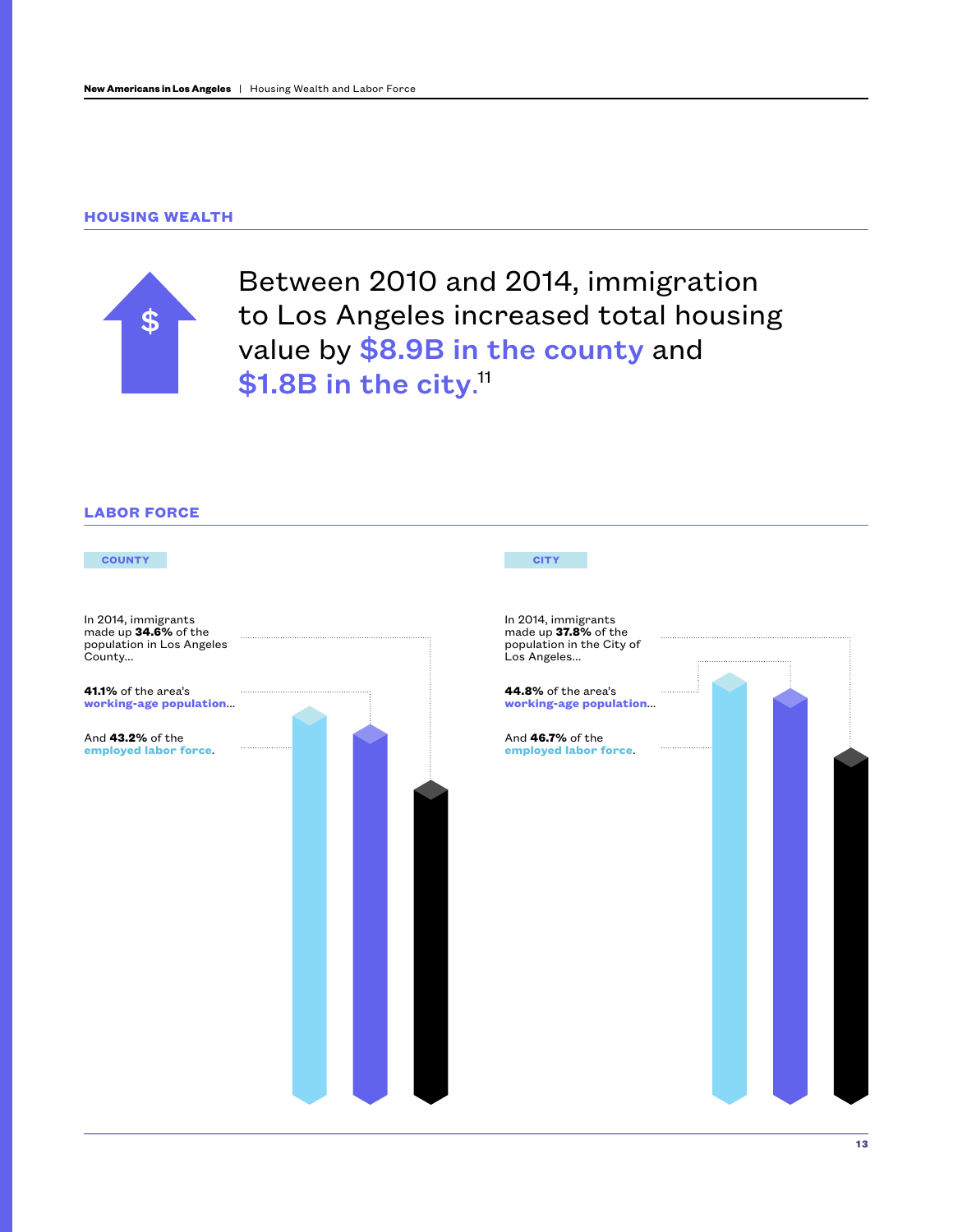#### **LABOR FORCE**

| Sub-Group                    | County<br>Share of Working-<br>Age Population | County<br>Share of Employed<br>Population | City<br>Share of Working-<br>Age Population | City<br>Share of Employed<br>Population |
|------------------------------|-----------------------------------------------|-------------------------------------------|---------------------------------------------|-----------------------------------------|
| <b>All Foreign-Born</b>      | 41.1%                                         | 43.2%                                     | 44.8%                                       | 46.7%                                   |
| <b>Hispanic U.S.-Born</b>    | 23.4%                                         | 20.8%                                     | 19.4%                                       | 16.8%                                   |
| <b>Hispanic Immigrant</b>    | 24.6%                                         | 25.6%                                     | 28.3%                                       | 29.3%                                   |
| - Mexican Immigrant          | 17.4%                                         | 17.6%                                     | 17.4%                                       | 17.4%                                   |
| - Central American Immigrant | 6.3%                                          | 6.9%                                      | 10%                                         | 10.8%                                   |
| Asian U.S.-Born              | 4.4%                                          | 4.1%                                      | 3.6%                                        | 3.5%                                    |
| Asian Immigrant              | 10.8%                                         | 11.4%                                     | 8.8%                                        | 9%                                      |
| - Filipino Immigrant         | 2.7%                                          | 3.2%                                      | 2.6%                                        | 2.9%                                    |
| - Chinese Immigrant          | 1.8%                                          | 1.7%                                      | 1%                                          | 0.9%                                    |
| - Korean Immigrant           | 1.7%                                          | 1.7%                                      | 2.2%                                        | 2.2%                                    |
| <b>Iranian Immigrant</b>     | 1.2%                                          | 1.2%                                      | 1.5%                                        | 1.7%                                    |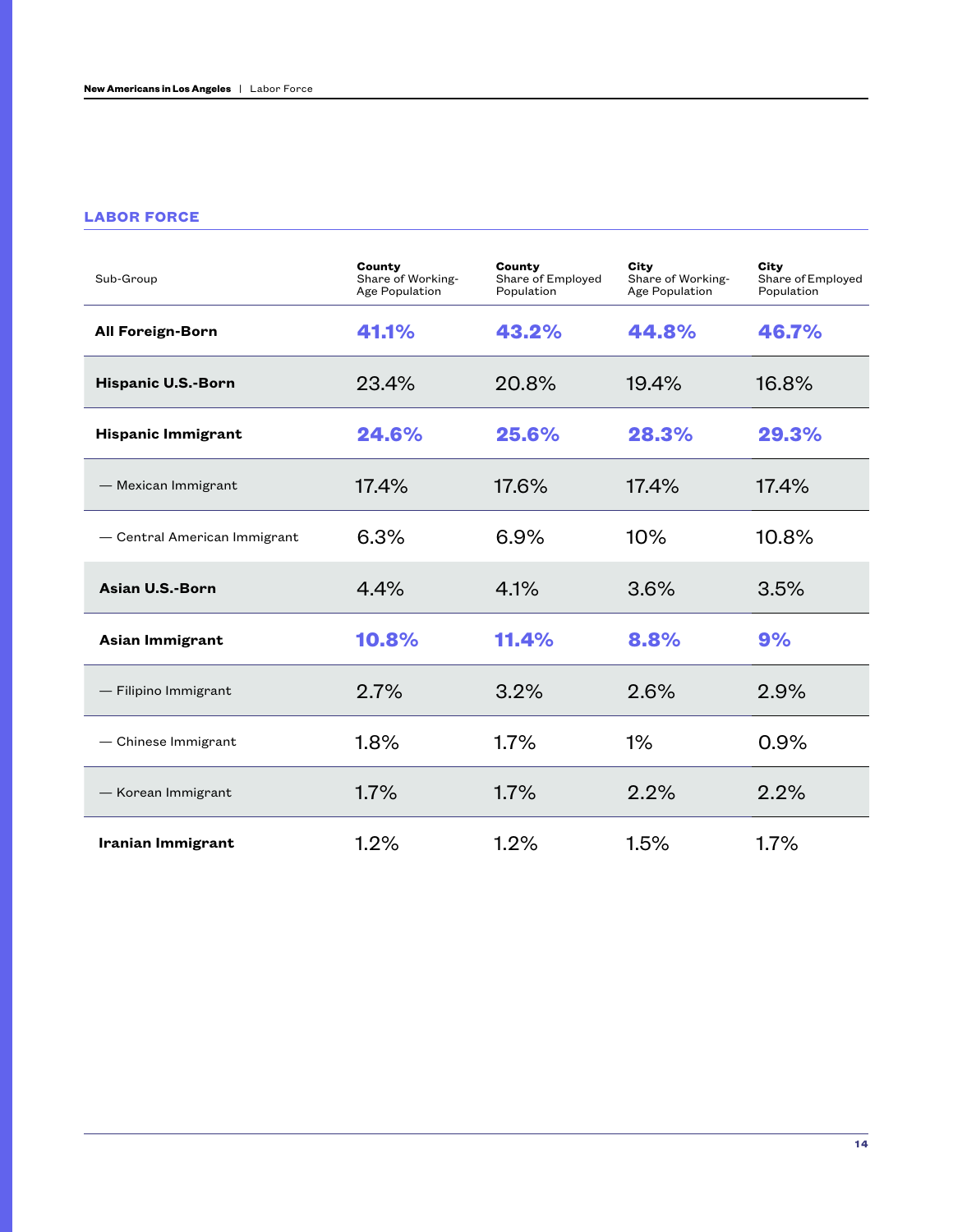### **LABOR FORCE BY INDUSTRY**

# Immigrants are overrepresented in key industries in Los Angeles, comprising a larger share in those industries than in the total workforce:

| <b>COUNTY</b>                  |                                                  |       | <b>CITY</b>                  |                                                  |       |
|--------------------------------|--------------------------------------------------|-------|------------------------------|--------------------------------------------------|-------|
| Agriculture                    | Immigrant Share of<br>Employed Population: 43.2% | 64.5% | Construction                 | Immigrant Share of<br>Employed Population: 46.7% | 70.2% |
| Construction                   |                                                  | 59.5% | Agriculture                  |                                                  | 68.1% |
| Manufacturing                  |                                                  | 57.6% | Manufacturing                |                                                  | 66.3% |
| <b>General Services</b>        |                                                  | 57.5% | <b>General Services</b>      |                                                  | 62.8% |
| <b>Wholesale Trade</b>         |                                                  |       | <b>Wholesale Trade</b>       |                                                  |       |
| Transportation & Warehousing   | 55.2%                                            |       | Transportation & Warehousing |                                                  | 58.2% |
| Healthcare & Social Assistance | 47.4%                                            |       |                              | 52%                                              |       |
|                                | 43.8%                                            |       |                              |                                                  |       |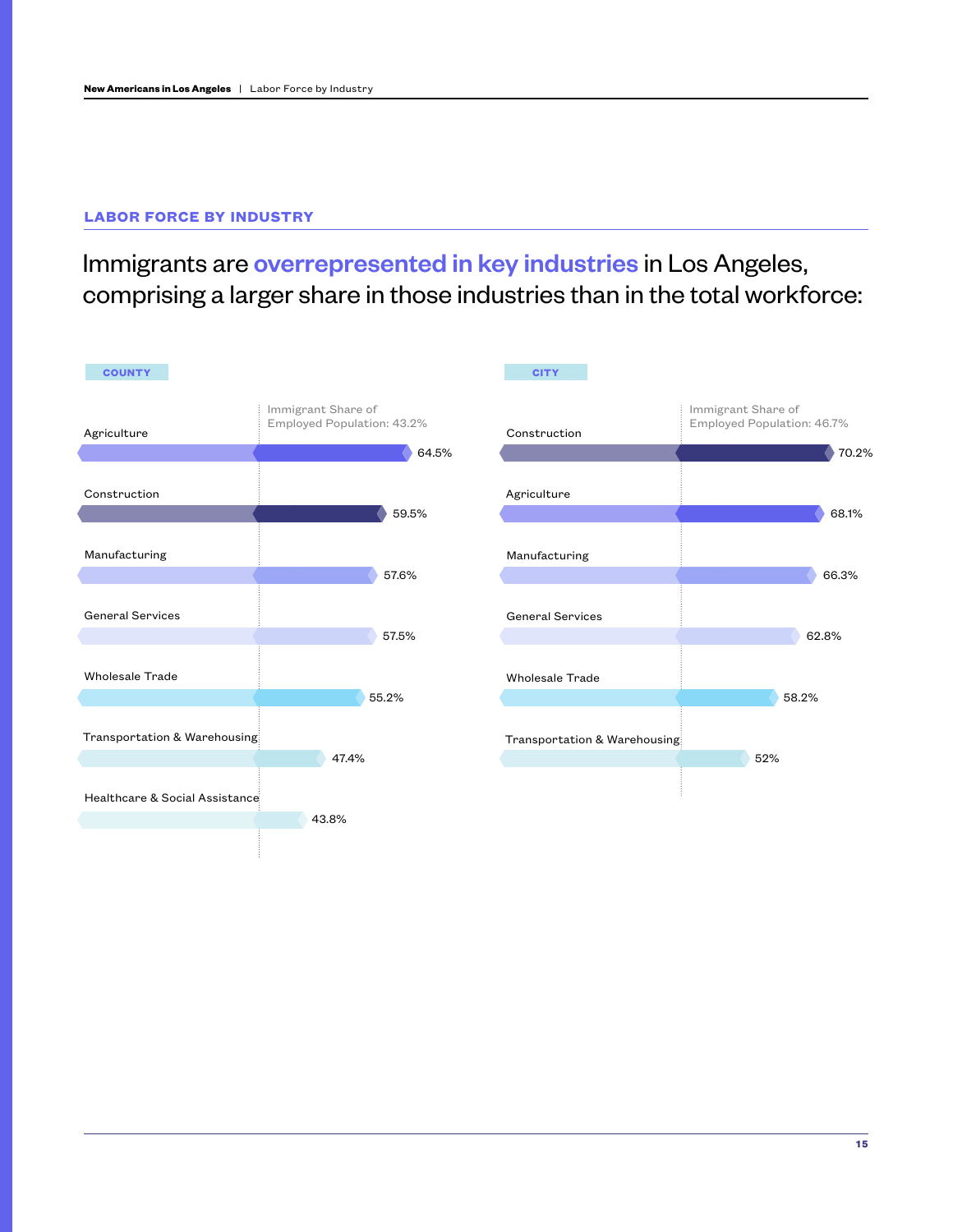#### **LABOR FORCE BY GROUP AND INDUSTRY**

Transportation & Warehousing: 20%

Recreation & Accomodation: 19.1%

**Retail Trade: 23.2%**

Education Services: 20.6%

**Retail Trade: 28.6%**

Public Administration & Government: 25.5%

Utilities: 25.0%

Agriculture: 25.0%

Education Services: 23.5%

#### **ASIAN U.S.-BORN ASIAN IMMIGRANT**

#### **Education Services: 6.0%**

Healthcare & Social Assistance: 5.5%

Public Administration: 4.8%

Finance & Real Estate: 4.7%

Information & Communications: 4.6%

**Education Services: 5.3%**

Healthcare & Social Assistance: 4.8%

Public Administration: 4.7%

Information & Communications: 4.2%

#### **HISPANIC U.S.-BORN HISPANIC IMMIGRANT**

#### **COUNTY CITY COUNTY CITY**

**Agriculture: 57.8%** Construction: 49.5% Manufacturing: 42.6% General Services: 38.8% Wholesale Trade: 31.7%

**Agriculture: 63.9%**

Construction: 60.5% Manufacturing: 52.5% General Services: 42.9% Wholesale Trade: 37.7%

#### **COUNTY CITY COUNTY CITY**

**Wholesale Trade: 18.6%**

Healthcare & Social

Finance & Real Estate: 14.3%

Assistance: 18.4%

Public Administration: 12.0%

Utilities: 11.7%

#### **Healthcare & Social Assistance: 15.9%**

Finance & Real Estate: 12.8%

Wholesale Trade: 12.6%

Public Administration: 11.8%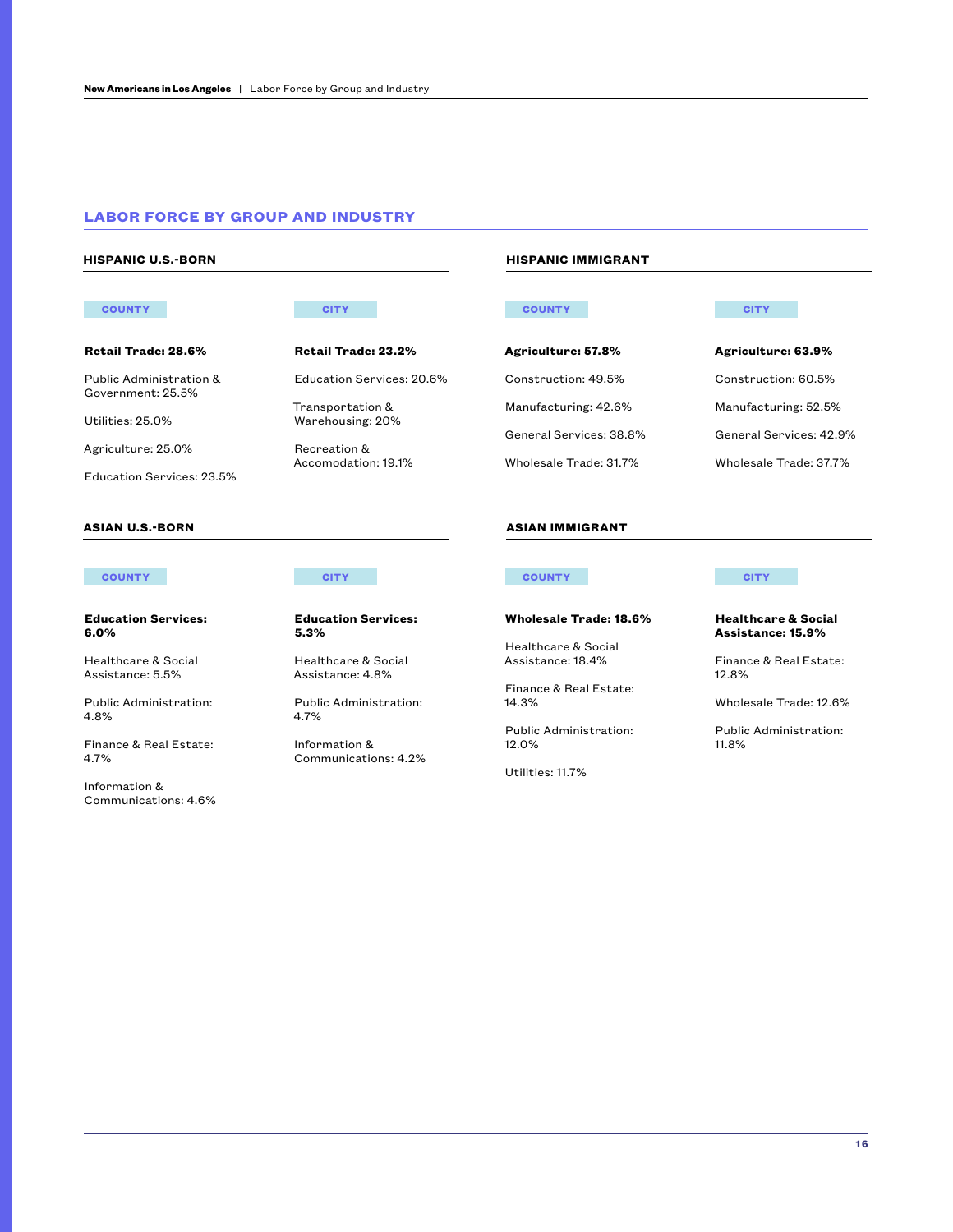#### **LABOR FORCE BY SUB-GROUP AND INDUSTRY**

| Sub-Group                         | County                                                                                                                            | City                                                                                                          |
|-----------------------------------|-----------------------------------------------------------------------------------------------------------------------------------|---------------------------------------------------------------------------------------------------------------|
| <b>Mexican Immigrant</b>          | Agriculture: 39.2%<br>Construction: 34.6%<br>Manufacturing: 32.1%<br>Wholesale Trade: 23.9%<br>General Services: 23.8%            | Construction: 36.5%<br>Manufacturing: 33.9%<br>Wholesale Trade: 25.1%<br>General Services: 23%                |
| <b>Central American Immigrant</b> | Agriculture: 17.7%<br>Construction: 13.7%<br>General Services: 13.4%<br>Manufacturing: 9.2%<br>Transportation & Warehousing: 8.5% | Construction: 22.5%<br>General Services: 18.5%<br>Manufacturing: 17.2%<br>Transportation & Warehousing: 11.8% |
| <b>Filipino Immigrant</b>         | Healthcare & Social Assistance: 10.3%<br>Public Administration: 4.5%<br>Finance & Real Estate: 3.2%                               | Healthcare & Social Assistance: 10.5%<br>General Services: 3.0%<br>Finance & Real Estate: 2.7%                |
| <b>Chinese Immigrant</b>          | Wholesale Trade: 2.8%<br>Recreation & Accomodation: 2.3%<br>Finance & Real Estate: 1.9%                                           | N/A                                                                                                           |
| Korean Immigrant                  | Wholesale Trade: 3.6%<br>Finance & Real Estate: 2.8%<br>Retail Trade: 2.3%<br>General Services: 2.2%                              | Finance & Real Estate: 4.1%<br>Retail Trade: 3.2                                                              |
| Iranian Immigrant                 | Retail Trade: 2.3%<br>Professional Services: 1.9%<br>Healthcare & Social Assistance: 1.3%                                         | N/A                                                                                                           |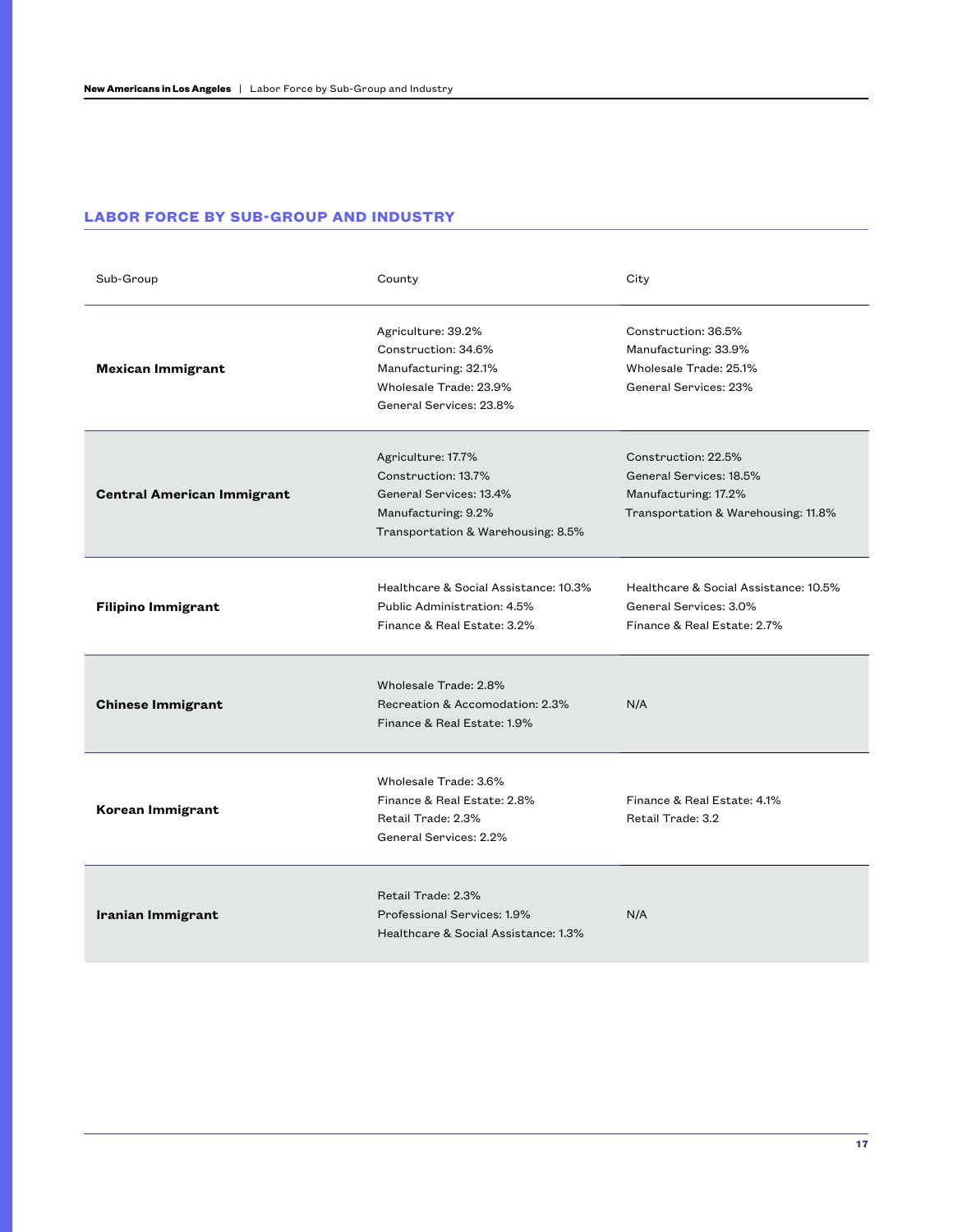#### **EDUCATIONAL ATTAINMENT**

In 2014, foreign-born residents of Los Angeles had lower levels of educational attainment overall than the U.S.-born population, but some immigrant groups had higher education levels than U.S. natives.

| <b>COUNTY</b><br><b>BACHELOR'S DEGREE OR HIGHER</b> |       | <b>CITY</b>  |       |
|-----------------------------------------------------|-------|--------------|-------|
| Foreign-Born                                        |       | Foreign-Born |       |
| 23.2%                                               |       | 22.6%        |       |
| U.S.-Born                                           |       | U.S.-Born    |       |
|                                                     |       |              |       |
|                                                     | 36.6% |              | 42.2% |
|                                                     |       |              |       |
|                                                     |       | Foreign-Born |       |
| <b>ADVANCED DEGREE</b><br>Foreign-Born<br>7.4%      |       | 7.1%         |       |
| U.S.-Born                                           |       | U.S.-Born    |       |

## Foreign-born share of all degree holders:

| Level of Degree                  | County | City  |
|----------------------------------|--------|-------|
| <b>Bachelor's Degree</b>         | 37,8%  | 37.0% |
| <b>Master's Degree</b>           | 32.7%  | 32.8% |
| <b>First Professional Degree</b> | 30.9%  | 28.9% |
| <b>Doctorate Degree</b>          | 40.0%  | 43.8% |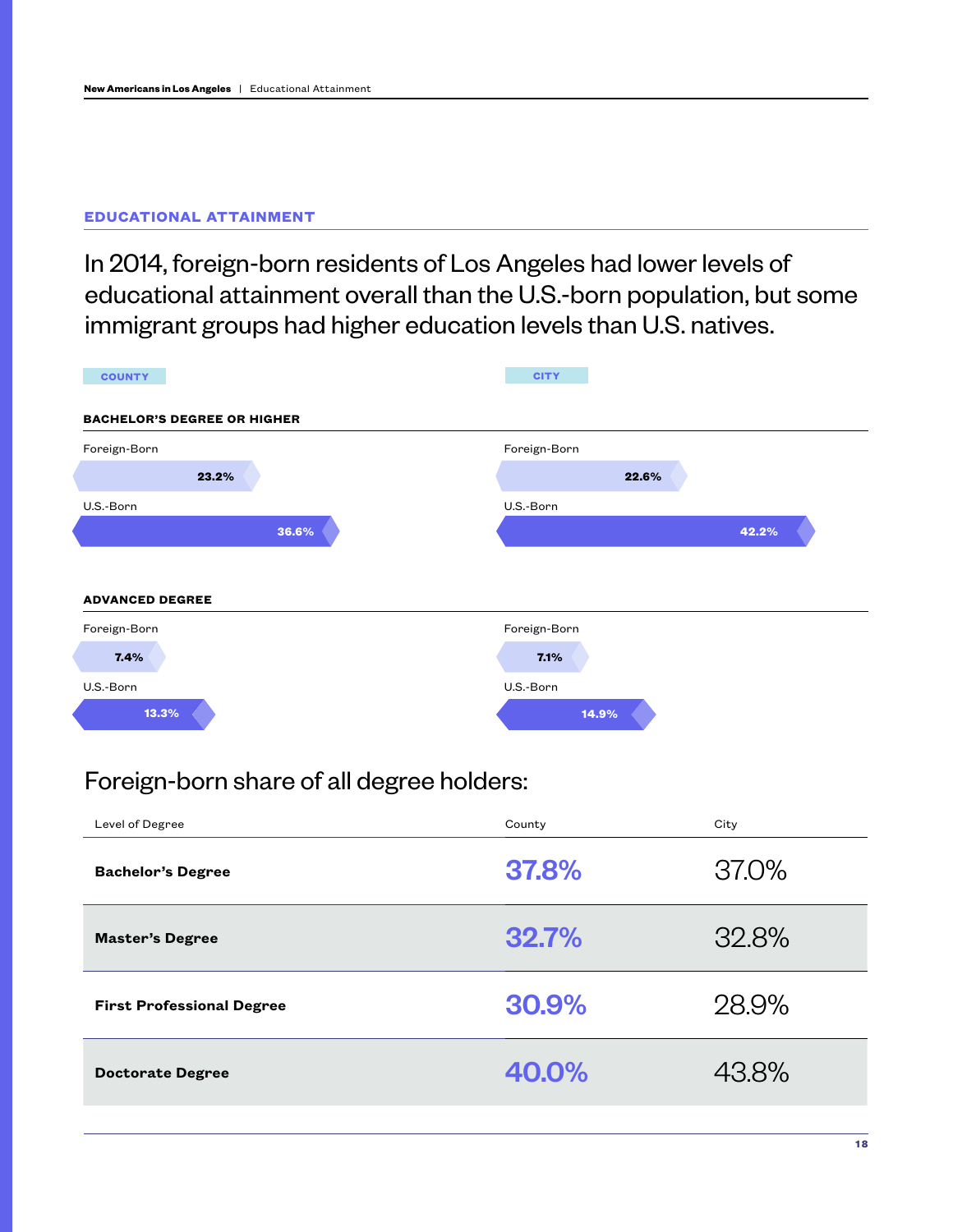

#### **EDUCATIONAL ATTAINMENT IN LOS ANGELES COUNTY**

| <b>Educational Attainment</b>    | Mexican<br>Immigrant | Central<br>American<br>Immigrant | Filipino<br>Immigrant | Chinese<br>Immigrant | Korean<br>Immigrant | Iranian<br>Immigrant |
|----------------------------------|----------------------|----------------------------------|-----------------------|----------------------|---------------------|----------------------|
| <b>No Schooling</b>              | $8.0\%$              | 8.7%                             | 1.3%                  | 8.7%                 | 1.9%                | 4.8%                 |
| <b>Below High-School Diploma</b> | 52.9%                | 42.7%                            | 4.0%                  | 16.7%                | $5.7\%$             | 11.9%                |
| <b>High-School Diploma</b>       | 22.0%                | 24.2%                            | 11.5%                 | 22.6%                | 19.9%               | 23.9%                |
| <b>Some College</b>              | 12.5%                | 17.5%                            | 30.0%                 | 14.4%                | 22.5%               | 23.4%                |
| <b>Bachelor's Degree</b>         | 3.5%                 | 5.5%                             | 45.2%                 | 23.0%                | 36.9%               | 21.2%                |
| <b>Master's Degree</b>           | 0.8%                 | $1.0\%$                          | 4.6%                  | 9.1%                 | 8.5%                | 7.3%                 |
| <b>First Professional Degree</b> | 0.2%                 | 0.2%                             | 2.8%                  | 2.1%                 | 2.9%                | 3.7%                 |
| <b>Doctorate Degree</b>          | 0.1%                 | 0.1%                             | 0.6%                  | 3.6%                 | $1.7\%$             | 3.8%                 |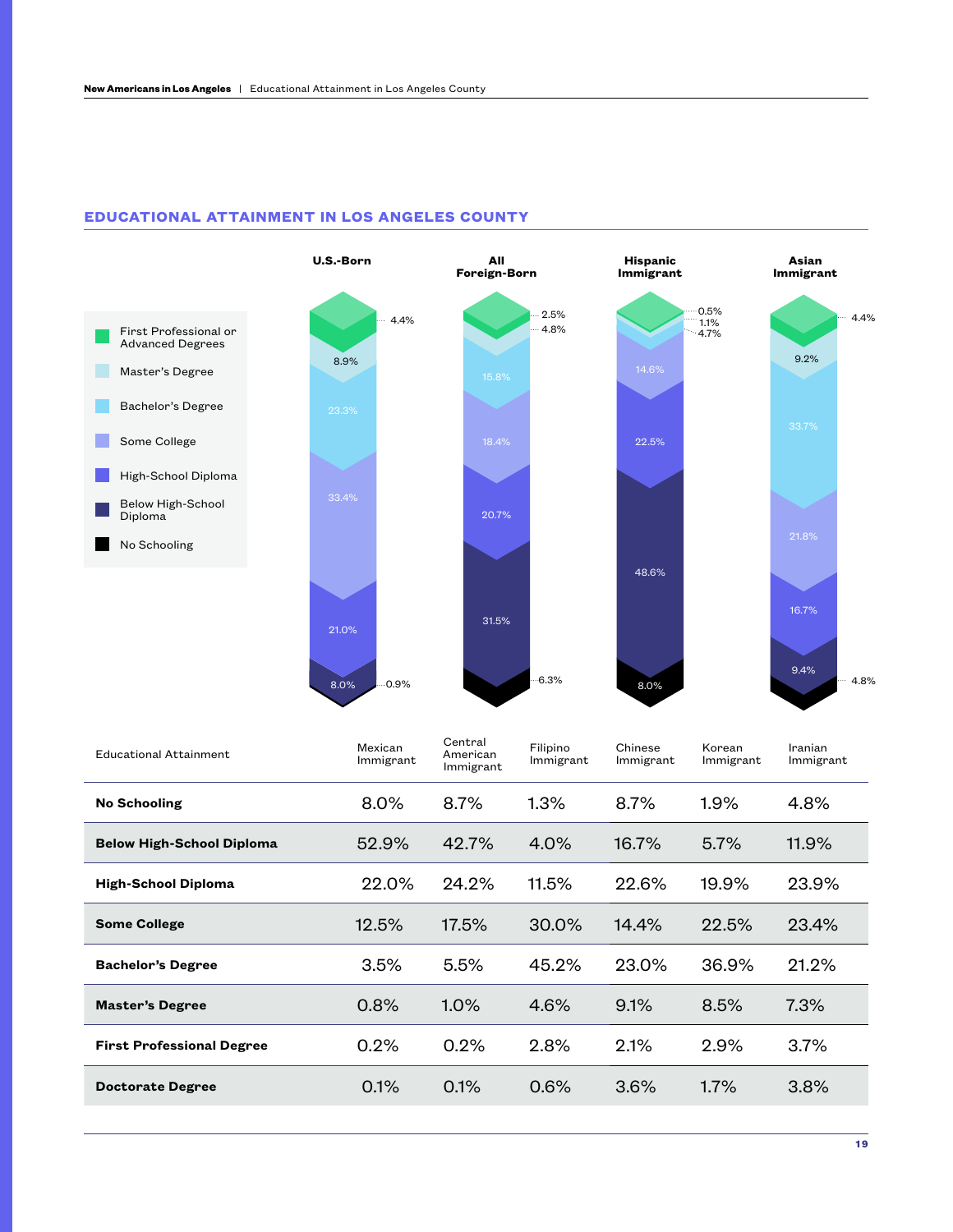

#### **EDUCATIONAL ATTAINMENT IN THE CITY OF LOS ANGELES**

| <b>Educational Attainment</b>    | Mexican<br>Immigrant | Central<br>American<br>Immigrant | Filipino<br>Immigrant | Chinese<br>Immigrant | Korean<br>Immigrant | Iranian<br>Immigrant |
|----------------------------------|----------------------|----------------------------------|-----------------------|----------------------|---------------------|----------------------|
| <b>No Schooling</b>              | 7.9%                 | 9.4%                             | $1.7\%$               | 8.6%                 | 2.4%                | 3.7%                 |
| <b>Below High-School Diploma</b> | 55.4%                | 45.4%                            | 3.9%                  | 20.9%                | $7.5\%$             | 9.4%                 |
| <b>High-School Diploma</b>       | 21.1%                | 23.5%                            | 9.2%                  | 15.1%                | 20.5%               | 22.1%                |
| <b>Some College</b>              | 11.0%                | 16.2%                            | 31.0%                 | 14.1%                | 22.4%               | 20.5%                |
| <b>Bachelor's Degree</b>         | 3.8%                 | 4.2%                             | 47.1%                 | 18.2%                | 36.1%               | 25.9%                |
| <b>Master's Degree</b>           | 0.6%                 | $1.0\%$                          | 4.3%                  | 11.9%                | 7.4%                | 8.0%                 |
| <b>First Professional Degree</b> | 0.1%                 | 0.1%                             | 2.5%                  | 3.4%                 | 2.2%                | 5.1%                 |
| <b>Doctorate Degree</b>          | 0.1%                 | 0.2%                             | 0.3%                  | $7.7\%$              | 1.5%                | 5.4%                 |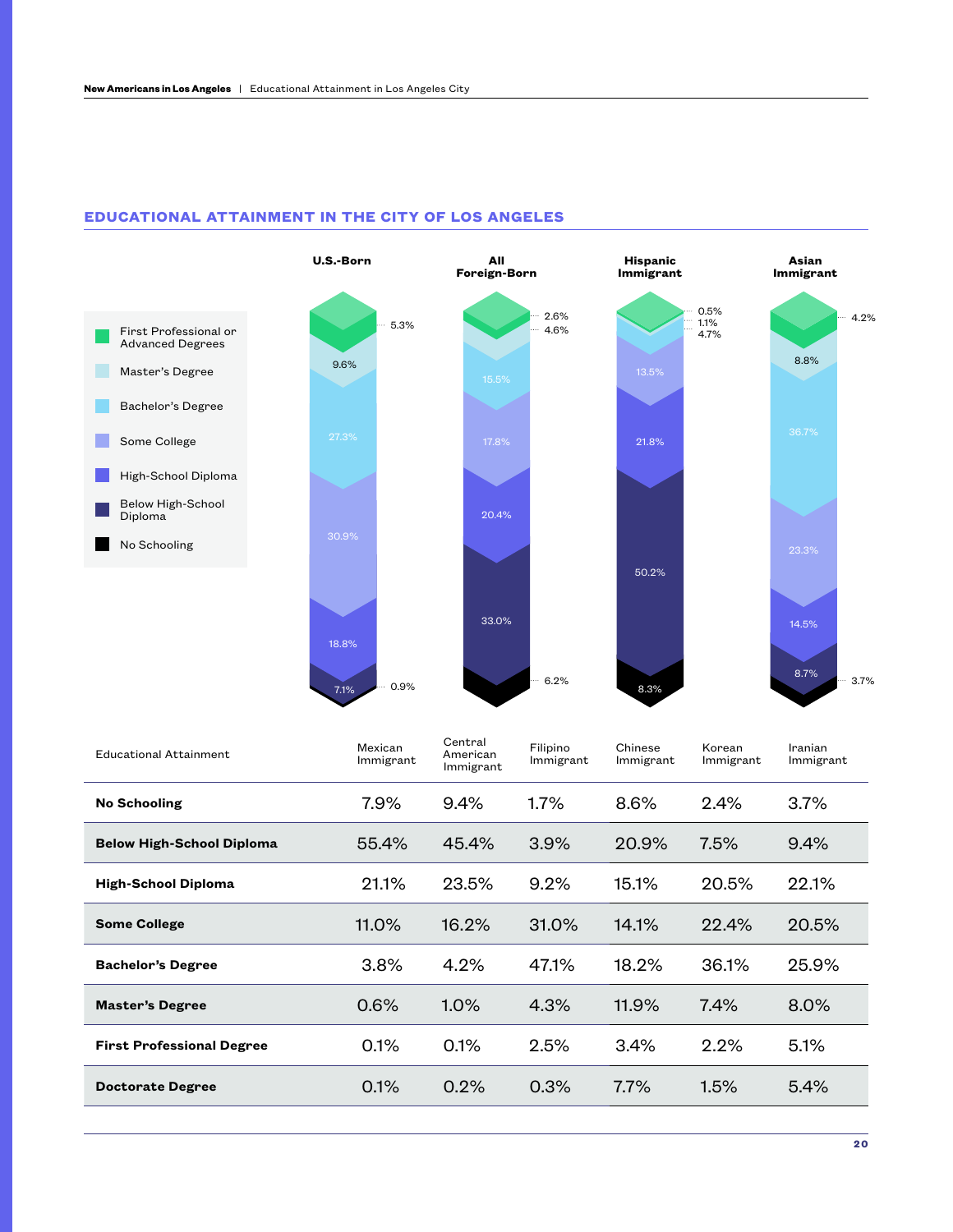### **LONG-TERM ECONOMIC IMPACTS OF EDUCATIONAL ATTAINMENT**

**Number of students** with temporary resident visas in the county enrolled in higher education during fall of 2014.<sup>12</sup> 42,313 19,635 \$1.6B

**Local jobs** supported by them.





If the county could increase its population of international students by **10%**, the number of university patents granted would be expected to rise by **16**, or **5.3%**, to 318 patents.<sup>1415</sup>

If Los Angeles County retains one-half of its international students after graduation with bachelor's degrees or higher, 6,527 local jobs will be created within six years,<sup>16</sup> boosting the county's real GDP by nearly **\$1.8B** in 2014 terms within the next 30 years, $<sup>17</sup>$  and increasing its</sup> population by **52,637** people within the next 50 years.18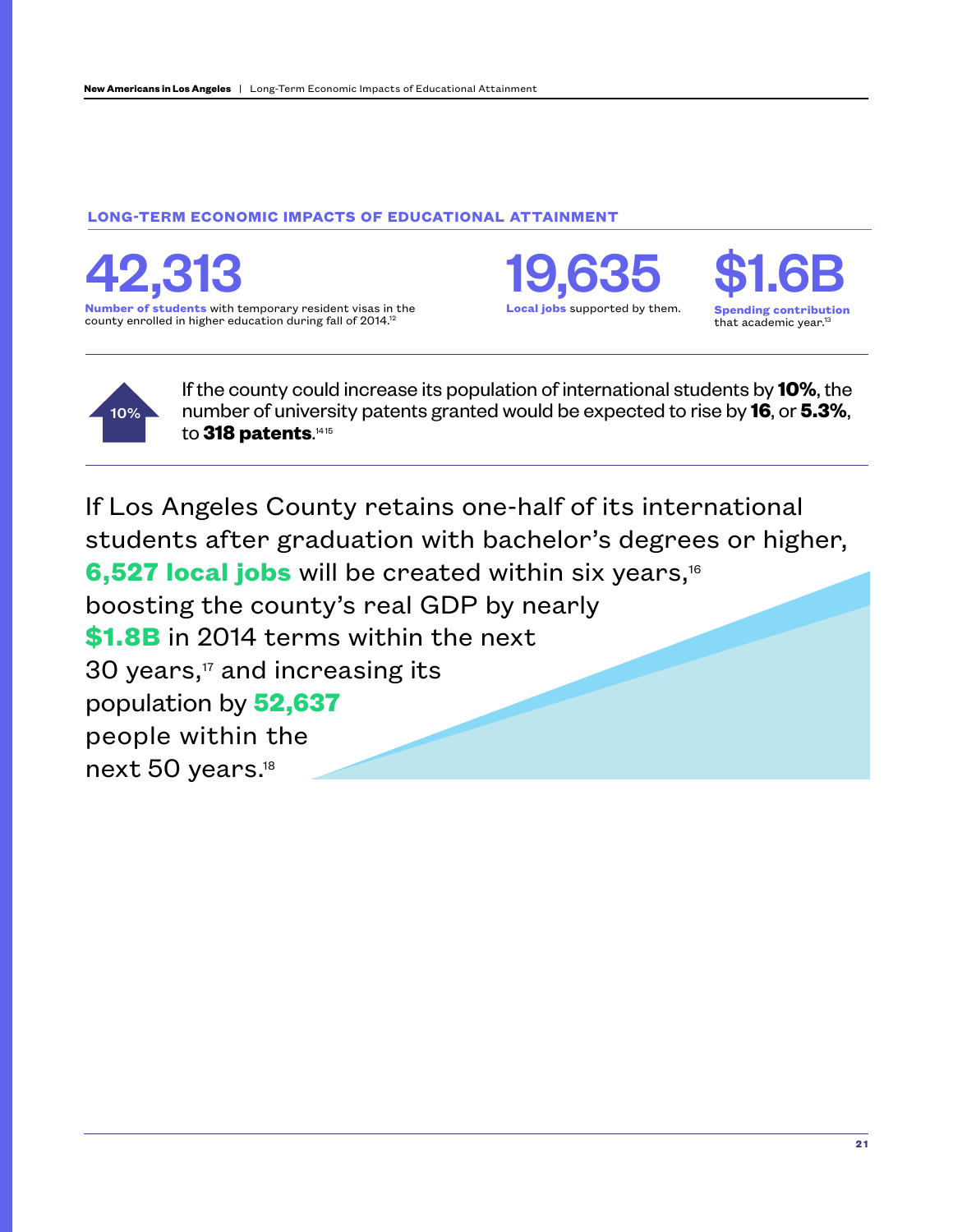# **Endnotes**

- **1** Unless otherwise specified, data comes from one-year samples of the American Community Survey from 2010 and 2014 and figures refer to Los Angeles County and the City of Los Angeles.
- **2** The share of the total population that was foreign-born in 2010 was 35.4% in LA County and 38.9% in the City of LA
- **3** These figures derive from our calculations based on immigrants' share of wage income and self-employment income in the five-year ACS sample from 2014 and the statistics of GDP by the National Association of Counties. Retrieved from: http://explorer.naco.org/
- **4** Estimates are based on federal tax rates from the U.S. Congressional Budget Office, and state and local tax rates from the Institute on Taxation and Economic Policy.
- **5** U.S. Congressional Budget Office. 2014. "The Distribution of Household Income and Federal Taxes, 2011." Retrieved from: https://www.cbo.gov/sites/default/ files/113th-congress-2013-2014/reports/49440-Distribution-of-Income-and-Taxes-2.pdf
- **6** Institute on Taxation and Economic Policy. 2015. "Who Pays? A Distributional Analysis of the Tax Systems in All Fifty States." Retrieved from: http://www.itep.org/ whopays/states/california.php
- **7** In 2014, a vast majority of the foreign-born in Los Angeles had lived in U.S. for more than five years: 91.1% of foreign-born in the county and 90.8% in the city.
- **8** Recent refers to residents of LA County or The City of LA that indicated that they moved to the area (county or city, respectively) in the last year prior to the time the data was collected in 2014.
- **9** General services include personal services (e.g. laundry services, barber shops, and repair and maintenance), religious organizations, social services, labor unions, etc.
- **10** 2012 Survey of Business Owners, U.S. Census Bureau. Retrieved from: http://factfinder.census.gov/faces/ tableservices/jsf/pages/productview.xhtml?pid=S-BO\_2012\_00CSA01&prodType=table
- **11** Vigdor, Jacob. 2013. "Immigration and the Revival of American Cities: From Preserving Manufacturing Jobs to Strengthening the Housing Market." Partnership for a New American Economy. Retrieved from: http://www. as-coa.org/sites/default/files/ImmigrationUSRevivalReport.pdf Our estimates of the increase in total housing value as a result of the rising immigrant population use the methodology in this report, which found that each immigrant moving in a county increased the value of each housing unit in that county by 11.6 cents. We apply this multiplier to the change in the foreign-born population between 2010 and 2014 to produce our estimates.
- **12** Data on total student enrollment in the county is derived from the Integrated Postsecondary Education Data System maintained by the National Center for Education Statistics. Retrieved from: https://ncsesdata.nsf.gov/webcaspar/
- **13** Economic data is derived from the International Student Economic Value Tool maintained by NAFSA, the association of international educators. Retrieved from: http://www.nafsa.org/Policy\_and\_Advocacy/Policy\_Resources/Policy\_Trends\_and\_Data/NAFSA\_International\_Student\_Economic\_Value\_Tool/
- **14** To derive the patent counts, we used the data on patent assignees available from Patent Full-Text and Image Database maintained by the US Patent and Trademark Office. Retrieved from: http://patft.uspto. gov/netahtml/PTO/search-adv.htm